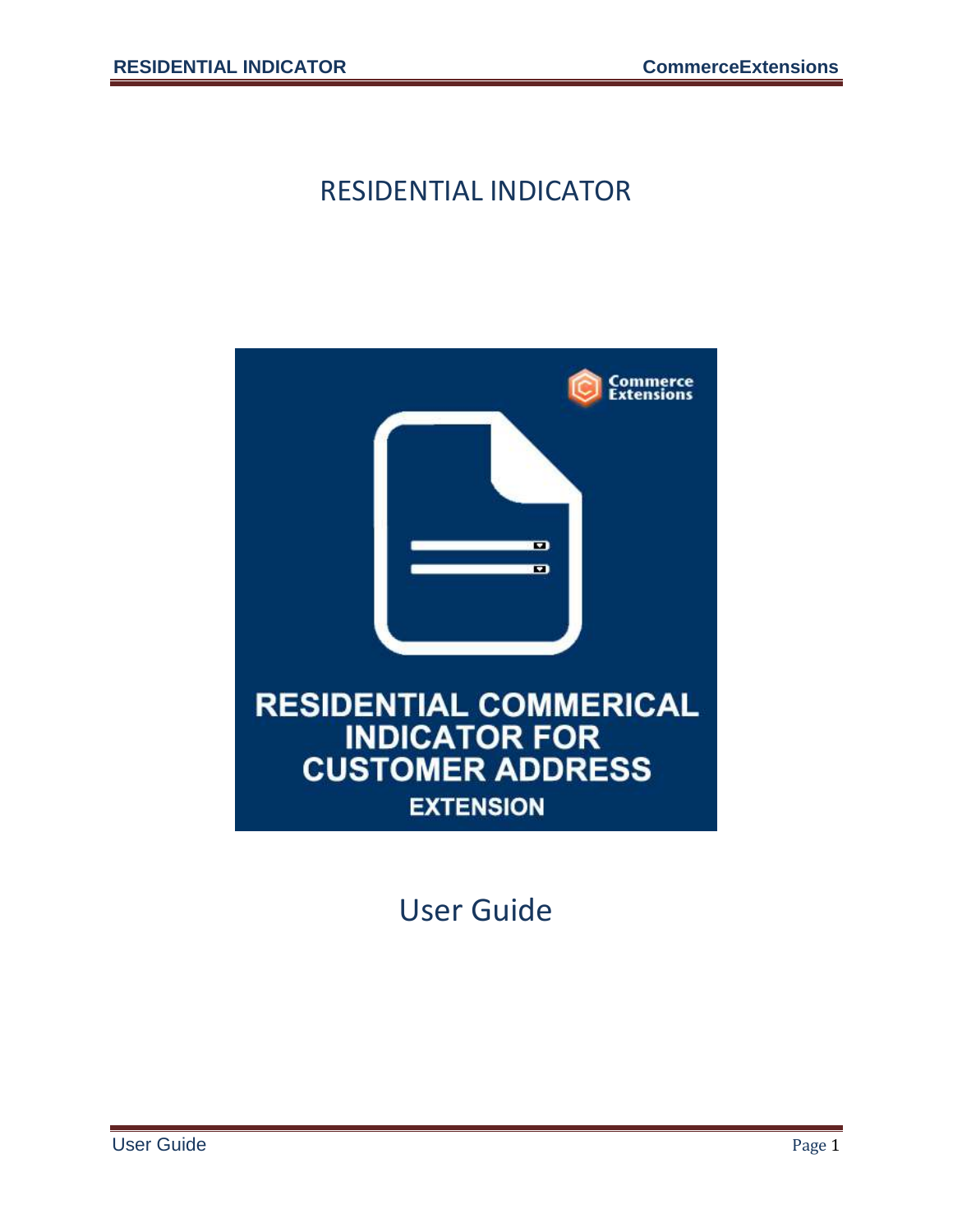### Important Notice

CommerceExtensions reserves the right to make corrections, modifications, enhancements, improvements, and other changes to its products and services at any time and to discontinue any product or service without notice.

Customers should obtain the latest relevant information before placing orders and should verify that such information is current and complete. All products are sold subject to CommerceExtensions terms and conditions of sale supplied at the time of order acknowledgment.

CommerceExtensions warrants performance of its products to the specifications applicable at the time of sale in accordance with CommerceExtensions standard warranty. Testing and other quality control techniques are used to the extent CommerceExtensions deems necessary to support this warranty. Except where mandated by government requirements, testing of all parameters of each product is not necessarily performed.

CommerceExtensions assumes no liability for applications assistance or customer product design. Customers are responsible for their products and applications using CommerceExtensions components. To minimize the risks associated with customer products and applications, customers should provide adequate design and operating safeguards.

CommerceExtensions does not warrant or represent that any license, either express or implied, is granted under any CommerceExtensions patent right, copyright, mask work right, or other CommerceExtensions intellectual property rights relating to any combination, machine, or process in which CommerceExtensions products or services are used. Information published by CommerceExtensions regarding third-party products or services does not constitute a license from CommerceExtensions to use such products or services or a warranty or endorsement thereof. Use of such information may require a license from a third party under the patents or other intellectual property of the third party, or a license from CommerceExtensions under the patents or other intellectual property of CommerceExtensions.

Resale of CommerceExtensions products or services with statements different from or beyond the parameters stated by CommerceExtensions for that product or service voids all express and any implied warranties for the associated CommerceExtensions product or service and is an unfair and deceptive business practice. CommerceExtensions is not responsible or liable for any such statements.

All company and brand products and service names are trademarks or registered trademarks of their respective holders.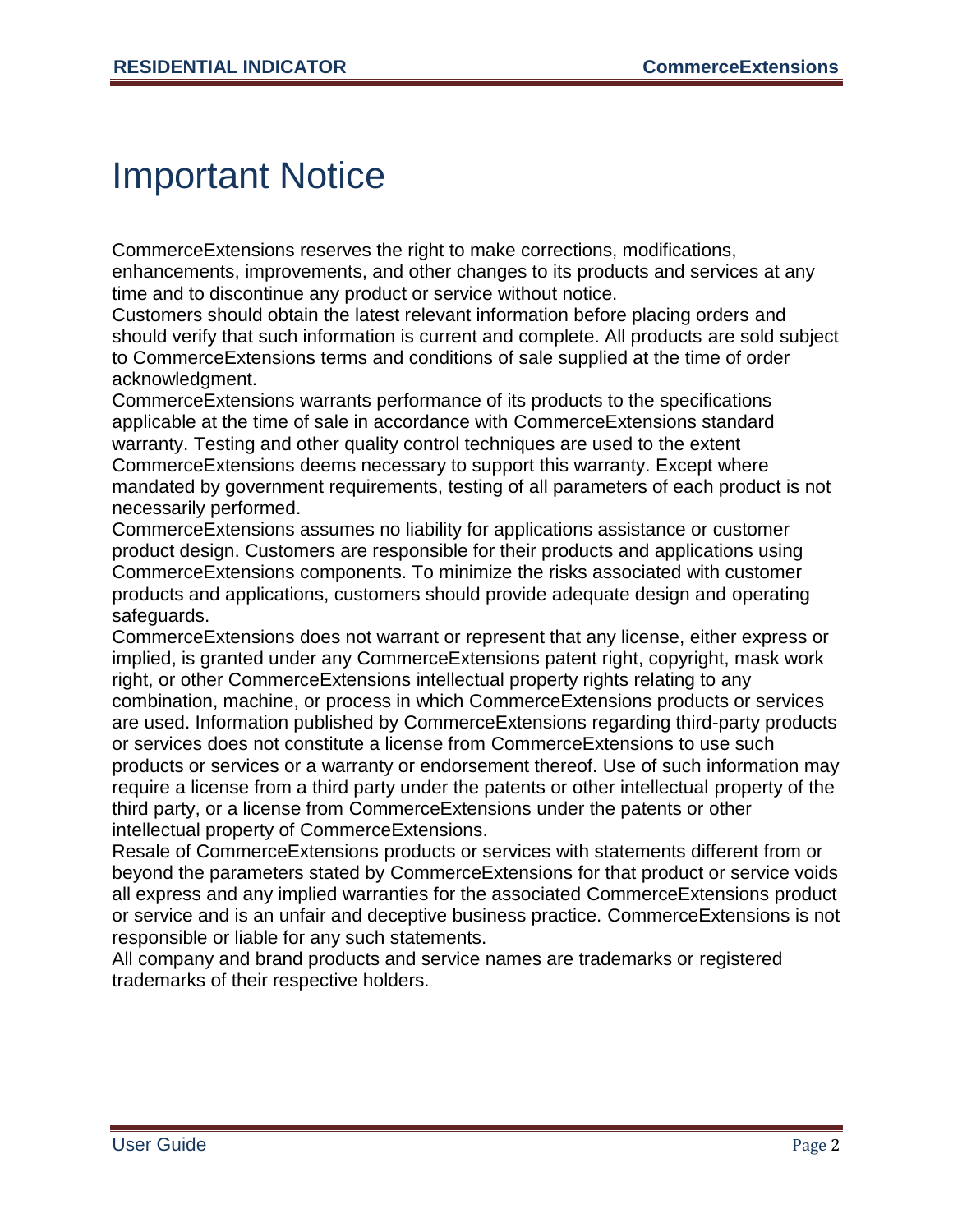# Table of Contents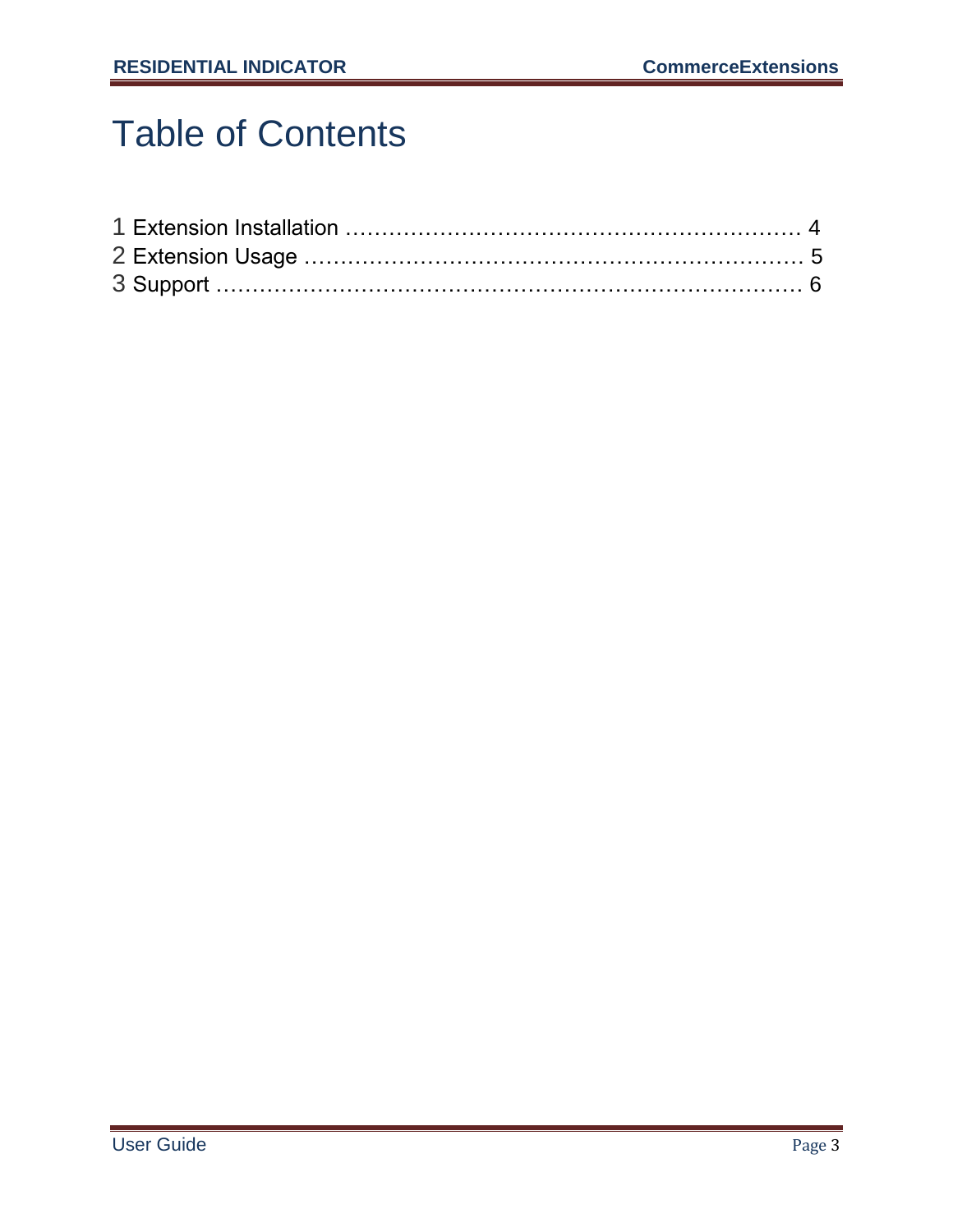## Extension Installation

- 1. Log out from Magento Admin panel if you are logged in
- 2. Unpack the contents of the "extension" zip from the package file purchased from CommerceExtensions and upload to your Magento root folder
- 3. Log into Magento Admin Panel
- 4. If Cache Control is enabled in Magento go to "System > Cache Management" section, select "Refresh" under "All Cache" drop-down menu and press "Save Cache Settings"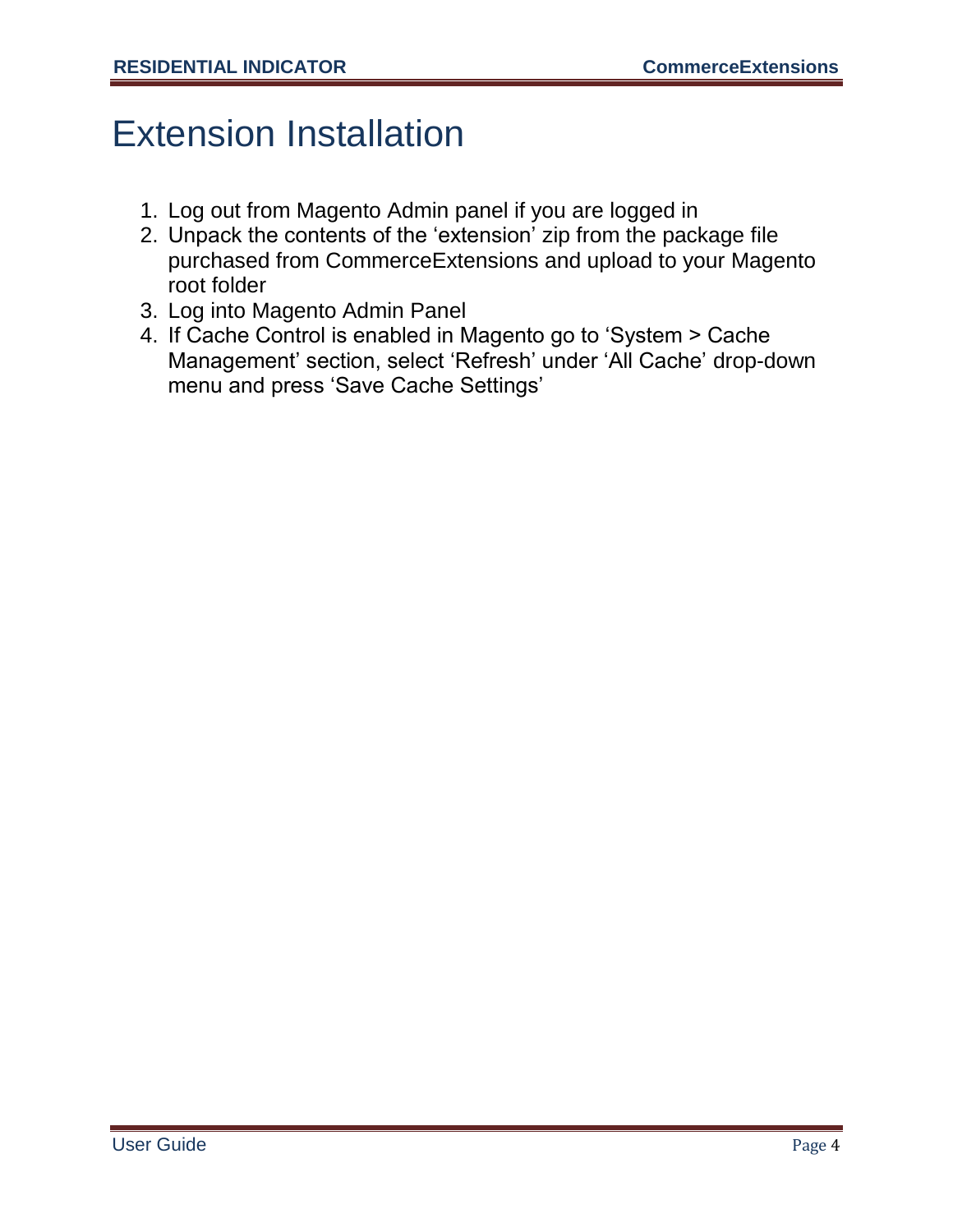### Extension Usage

Once the extension is installed you will see 2 new dropdowns. One when you checkout on the "Billing Information" step

| Checkout<br>A Thecapat Momad<br>El Billing beformation<br>First Name?<br>List Name* | Billing Address   Change:<br>Scott Bolasevich<br>21312<br>newington Florida, 12312<br>Linited States<br><b>MARKET</b> |
|-------------------------------------------------------------------------------------|-----------------------------------------------------------------------------------------------------------------------|
|                                                                                     |                                                                                                                       |
|                                                                                     |                                                                                                                       |
|                                                                                     | 1213-232-2311                                                                                                         |
| Sort<br>Bolasevich                                                                  | Shipping Address                                                                                                      |
| Email Address."<br>Company<br>test@lest.com                                         | Shipping Method                                                                                                       |
| Address Type *                                                                      | Payment Method                                                                                                        |
| 킈<br>Commercial                                                                     |                                                                                                                       |
| Address *                                                                           |                                                                                                                       |
| 21312                                                                               |                                                                                                                       |
|                                                                                     |                                                                                                                       |
| City *<br>State/Province."                                                          | Street Address 2                                                                                                      |
| newington<br>Florida                                                                | 븨                                                                                                                     |
| Zip/Postal Code *<br>Country."                                                      |                                                                                                                       |
| 12312<br>Linited States                                                             | 뇌                                                                                                                     |
| Telephone *<br>Fax:                                                                 |                                                                                                                       |
| 213-232-2311                                                                        |                                                                                                                       |
| C - Ship to this address                                                            |                                                                                                                       |
| G. She to different address.                                                        |                                                                                                                       |
|                                                                                     |                                                                                                                       |
|                                                                                     |                                                                                                                       |
|                                                                                     | <b>TRagued Felds</b>                                                                                                  |
|                                                                                     | Continue                                                                                                              |
| 3 Shipping Information                                                              |                                                                                                                       |

#### And another on the "Shipping Information"

|                              |                                                   | YOUR CHECKOUT PROGRESS                                                                                           |
|------------------------------|---------------------------------------------------|------------------------------------------------------------------------------------------------------------------|
|                              |                                                   | <b>Billing 6ddress   Change</b>                                                                                  |
|                              |                                                   | <b>Sout Bolasevich</b><br>21112<br><b>HOLLY</b><br>neweights, Floreite, 12312<br>United States<br>1:213-232-2311 |
| Last Name *                  |                                                   | <b>Showing Address 1 Change</b>                                                                                  |
| Botasseich                   |                                                   | <b>Scott Bolga even</b><br>120 leatist<br>Sac. Allance, 32321<br><b><i>United States</i></b>                     |
|                              |                                                   | 120                                                                                                              |
|                              |                                                   | Shiashey Muthod: J. Change                                                                                       |
|                              |                                                   | Unled Parcel Senior -<br>Dreuto \$13.78                                                                          |
| State/Frankista <sup>2</sup> |                                                   | Payment Method                                                                                                   |
|                              |                                                   |                                                                                                                  |
|                              |                                                   |                                                                                                                  |
| Fax                          |                                                   |                                                                                                                  |
|                              |                                                   |                                                                                                                  |
|                              | <sup>1</sup> Resurvit Patche<br><b>Comment</b>    |                                                                                                                  |
|                              | zī<br><b>Atesics</b><br>Country"<br>United States | 쁴<br>2Í                                                                                                          |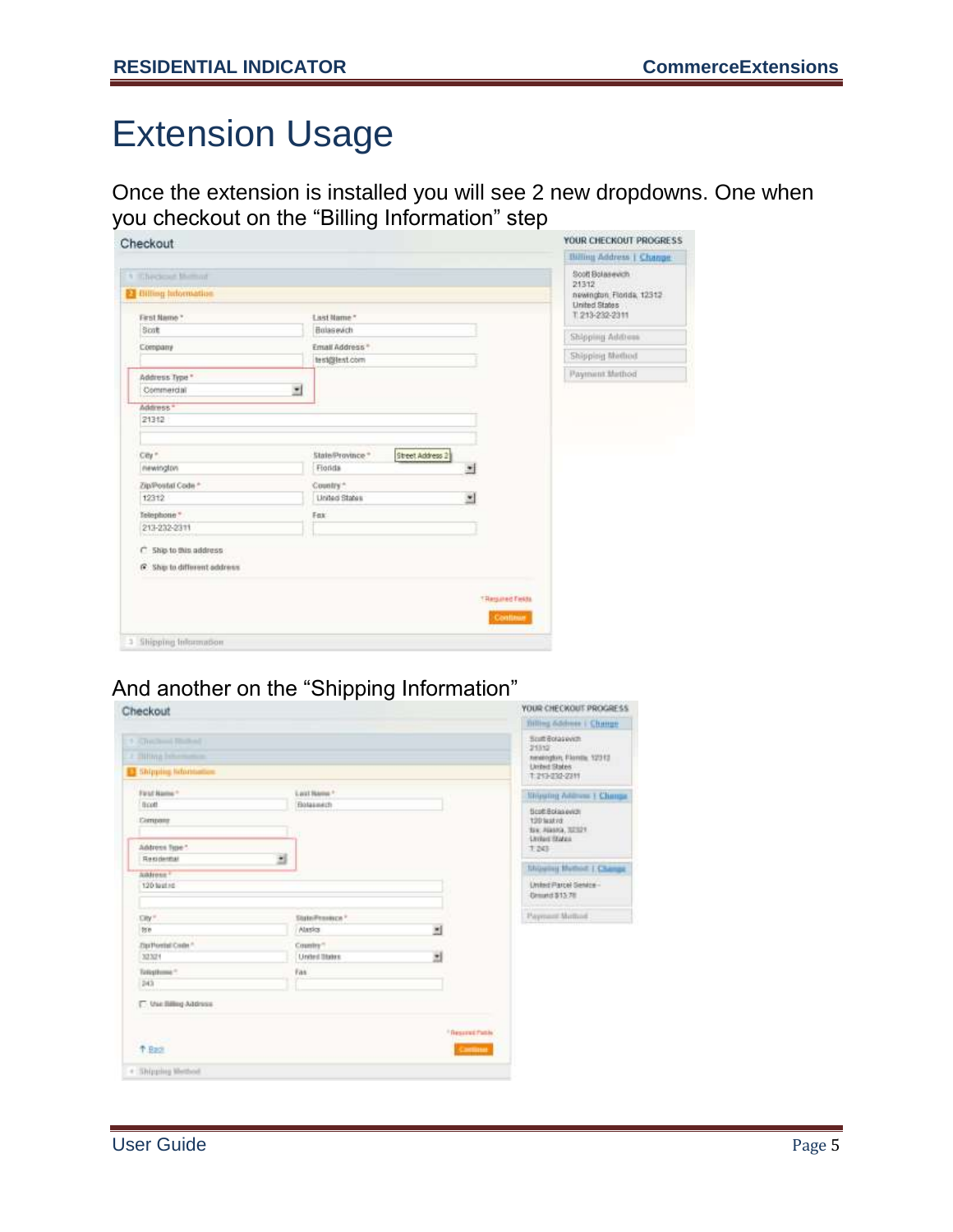Once an order is complete you can view the selected address type in any order in sales -> order and see the selection made at time of checkout.



You can also view it from the customer it's self under "Customers -> Manage Customers"

| <b>Customer Information</b>                                                                                                                                                                         | <b>P TEST TEST</b>                               |                                                   |                                | all SSS apud D Chan Date   O Debit Column   O See Centriner   O See and Column Ltd. |                |
|-----------------------------------------------------------------------------------------------------------------------------------------------------------------------------------------------------|--------------------------------------------------|---------------------------------------------------|--------------------------------|-------------------------------------------------------------------------------------|----------------|
| Customer View                                                                                                                                                                                       |                                                  |                                                   |                                |                                                                                     |                |
| Account Information                                                                                                                                                                                 | <b>Customer Addresses</b>                        |                                                   | <b>Edit Customer's Address</b> |                                                                                     |                |
| Addresses                                                                                                                                                                                           | <b>Q</b> Add line address                        |                                                   | <b>Prefix</b>                  |                                                                                     |                |
| Orderis                                                                                                                                                                                             | TEST Commencal TEST Commerical                   |                                                   | First Name *                   | <b>TEST Commerical</b>                                                              |                |
| <b>Billing Agreements</b>                                                                                                                                                                           | 120 test rd                                      |                                                   |                                |                                                                                     |                |
| Recurring Profiles (beta)                                                                                                                                                                           | newington, Connecticut, 06111.<br>United States: |                                                   | Middle Name/initial            |                                                                                     |                |
| Shopping Cart                                                                                                                                                                                       | T: 213-232-2311                                  |                                                   | Last Mame *                    | <b>TEST Commerical</b>                                                              |                |
| Wishist                                                                                                                                                                                             | # Default Billing Address                        |                                                   | Suffix                         |                                                                                     |                |
| Newsletter                                                                                                                                                                                          | G Default Shipping Address                       |                                                   | Company.                       |                                                                                     |                |
| Product Reviews                                                                                                                                                                                     |                                                  | 80                                                |                                |                                                                                     |                |
| TEST Residental TEST Residential<br>Product Tags<br>199 Beacon St<br>Newington, Connecticut, 06111<br>United States<br>T: 123-123-2121<br>C Default Billing Address<br>(*) Default Shipping Address |                                                  |                                                   | Street Address *               | 120 test rd                                                                         |                |
|                                                                                                                                                                                                     |                                                  | City*<br>Country <sup>*</sup><br>State/Frovince * |                                |                                                                                     |                |
|                                                                                                                                                                                                     |                                                  |                                                   |                                | newington                                                                           |                |
|                                                                                                                                                                                                     |                                                  |                                                   |                                |                                                                                     |                |
|                                                                                                                                                                                                     |                                                  |                                                   |                                | <b>United States</b>                                                                | ×              |
|                                                                                                                                                                                                     |                                                  |                                                   |                                | Connecticut                                                                         | ¥,             |
|                                                                                                                                                                                                     |                                                  |                                                   | Zip/Postal Code."              | 06111                                                                               |                |
|                                                                                                                                                                                                     |                                                  |                                                   | Telephone."                    | 213-232-2311                                                                        |                |
|                                                                                                                                                                                                     |                                                  | Fax:<br>WZ number                                 |                                |                                                                                     |                |
|                                                                                                                                                                                                     |                                                  |                                                   |                                |                                                                                     |                |
|                                                                                                                                                                                                     |                                                  |                                                   |                                |                                                                                     |                |
|                                                                                                                                                                                                     |                                                  |                                                   | Commercial Address             | Yes.                                                                                | $\overline{z}$ |